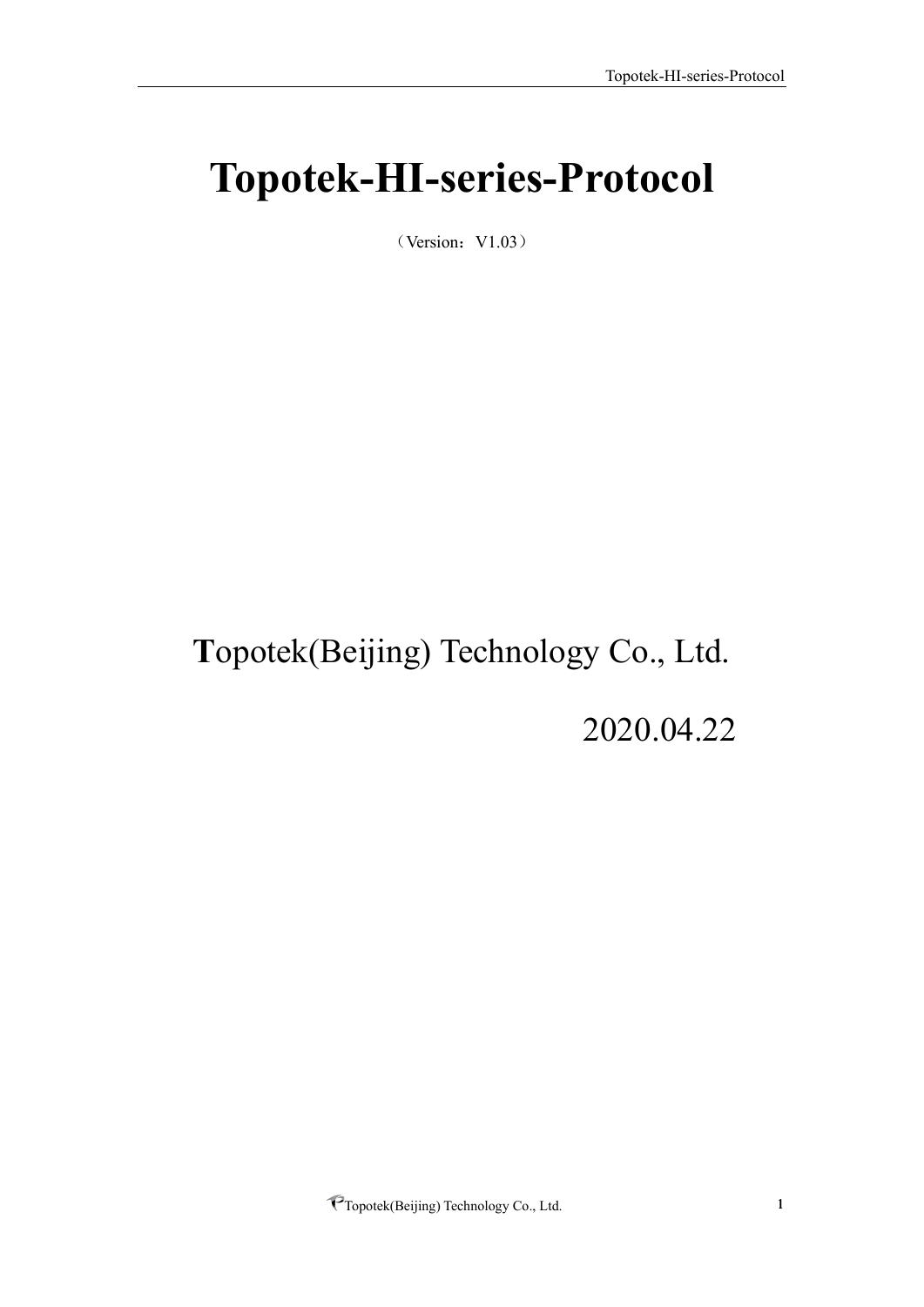<span id="page-1-0"></span>

| Data       | <b>Version</b> | <b>Descript</b>            | Writer |
|------------|----------------|----------------------------|--------|
| 2019/08/31 | <b>B1</b>      | Initial version            | Liang  |
| 2019/09/28 | V1.0.1         | Add gimbal control command | Liang  |
| 2019/10/22 | V1.0.2         | Modify speed mode protocol | Liang  |
| 2019/10/25 | V1.0.3         | Modify zoom, focus command | Liang  |
| 2020.04.22 |                | English version            | Cai    |
|            |                |                            |        |
|            |                |                            |        |
|            |                |                            |        |
|            |                |                            |        |
|            |                |                            |        |

# **Revision**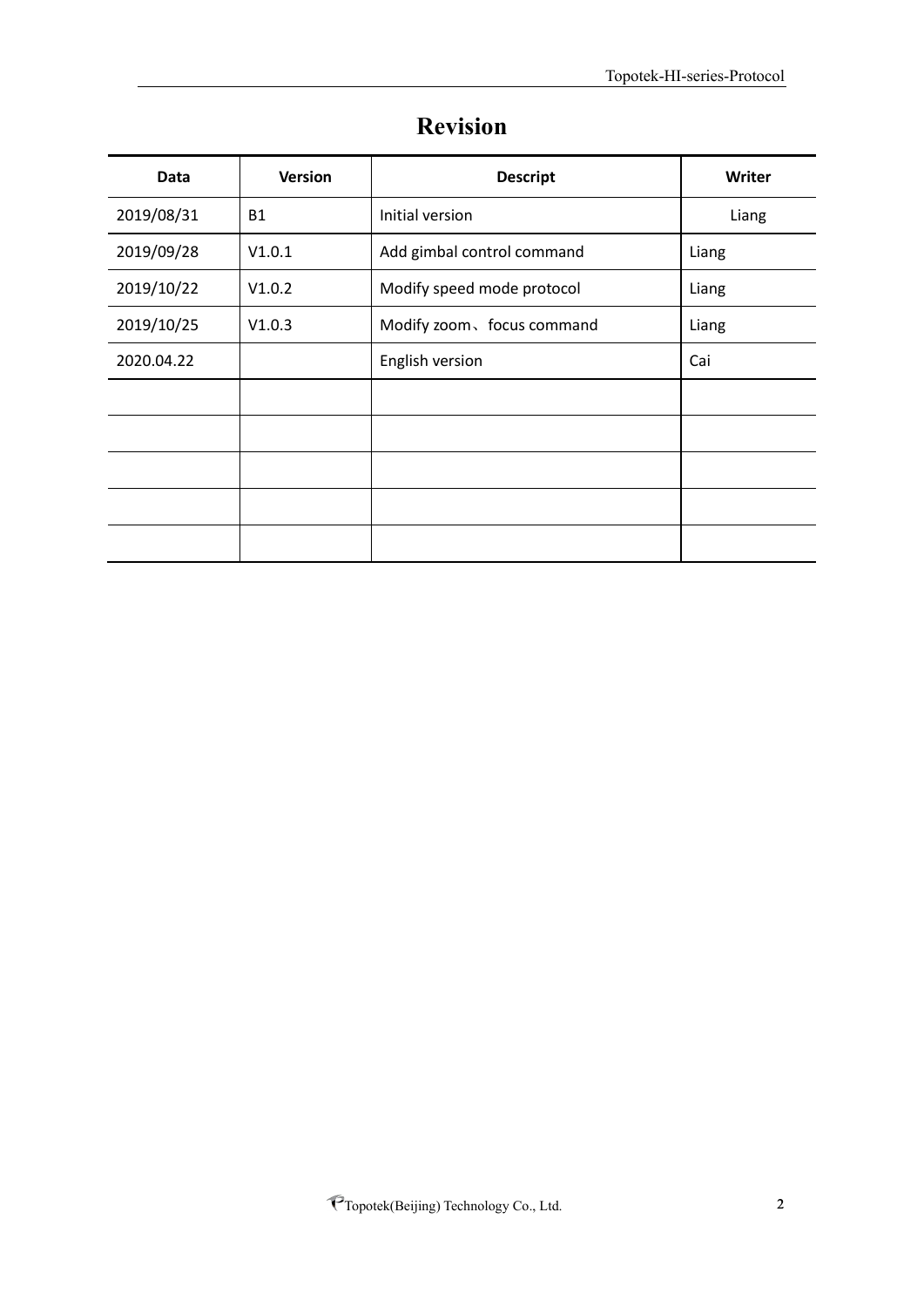| Catalog |
|---------|
|---------|

| 1.               |    |
|------------------|----|
| 2.               |    |
|                  |    |
|                  |    |
| 3.               |    |
|                  |    |
|                  |    |
|                  |    |
|                  |    |
|                  |    |
|                  |    |
| $\overline{4}$ . |    |
|                  | 1: |
|                  |    |
|                  |    |
|                  |    |
|                  |    |
|                  |    |
| 5.               |    |
|                  |    |
|                  |    |
|                  | 3: |
|                  |    |
|                  |    |
|                  |    |
| 6.               | E  |
|                  |    |
|                  |    |
|                  |    |
|                  |    |
|                  |    |
|                  |    |
|                  |    |
|                  |    |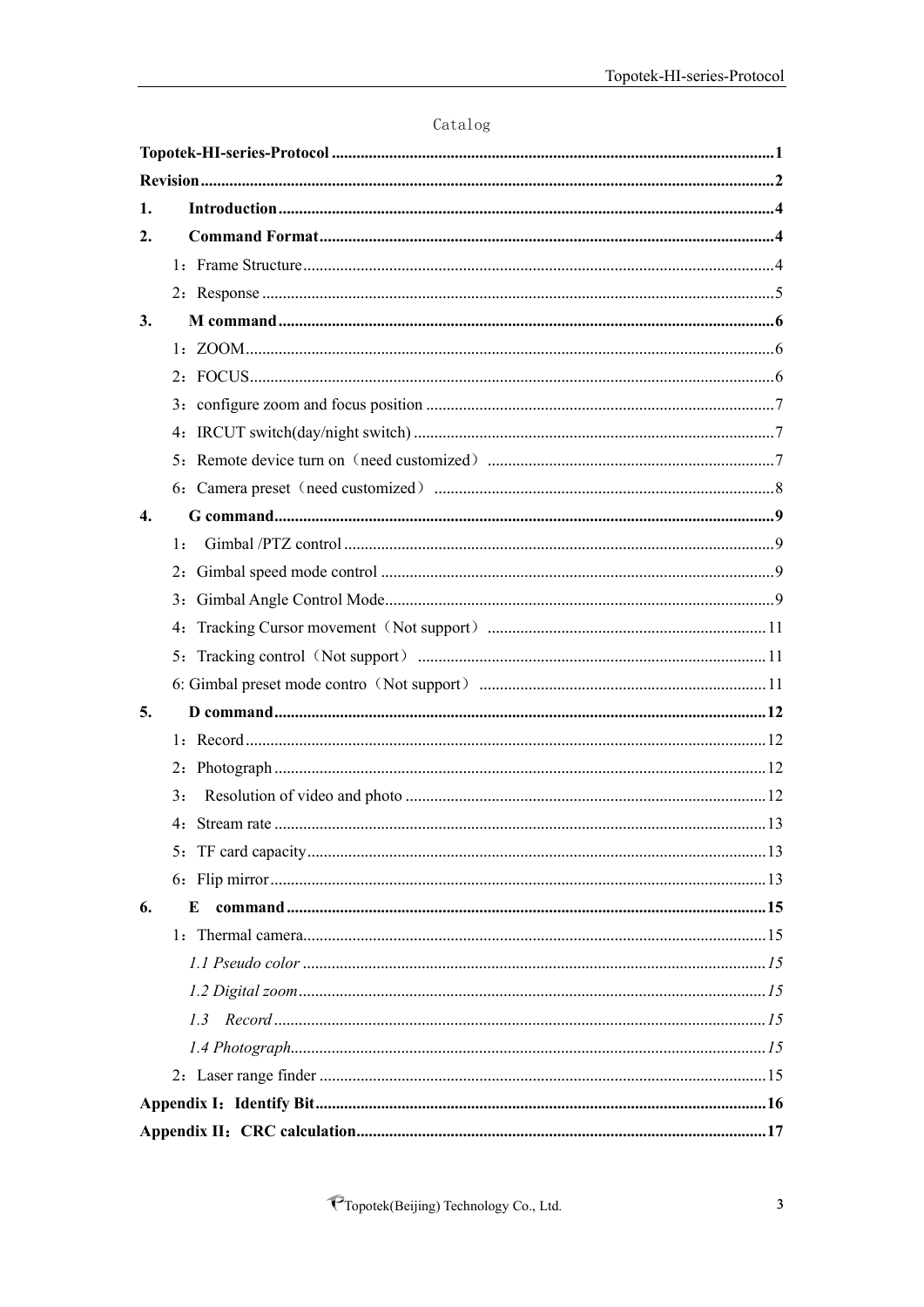# <span id="page-3-0"></span>**1. Introduction**

This tele-com protocols is based on HI series optical zoom gimbal system, include HI20S90, HI20S77,HI20S85,SIIP30SQ6, WPD30Q6.

# <span id="page-3-1"></span>**2. Command Format**

# <span id="page-3-2"></span>**1**:**Frame Structure**

12 to 27 char

| Frame<br>Head<br>(3char) | Target Bit<br>(2char) | Data<br>Length<br>1char) | Control<br>Bit<br>l char) | Identify<br>Bit<br>(3char) | Data1<br>(char) | 0000<br>(char)                  | Data L<br>(char) | Correlation<br>Bit<br>(2char |
|--------------------------|-----------------------|--------------------------|---------------------------|----------------------------|-----------------|---------------------------------|------------------|------------------------------|
| $\#TP$                   | U/M/D/E/P/G           |                          | W/r                       |                            | D1              | $\circ \circ \circ \circ \circ$ | DL               | <b>CRC</b>                   |

#### **Frame Head**:

#TP - data length is 2 byte, fixed length command;

 $\#$ tp - various length command, data length depends on length bit, the maximum length is 0x0F; **Target Bit:** (source address, target address)

| Uart | lens | ISP image | Auxiliary | Gimbal |
|------|------|-----------|-----------|--------|
|      |      |           | equipment |        |

U:UART device address bit, that is, the external control module address is u when the external control module is controlled through the serial port;

M: Zoom lens address bit, the command to lens, such as : zoom, focus;

D: ISP processor address, such as record, photo, TF status ,and so on ;

E:Auxiliary equipment address, such as thermal camera, laser measure(LRF);

G: Gimbal address, such as pitch, yaw control, angle reading;

P:Network terminal address, for example, if the PC passes through the network control equipment, the address of the PC is P;

[Target] same as above;

[Data Length] depends on how many data we have, the maximum length is F;

[Control bit] r->query; w->setup; c->callback

[Data1] data;

[Identifier] to be used for identifying; (see about Appendix I)

[CRC] all converted to HEX except the head. Use accumulation to add up, then convert result to ASC-II, 2 chars, high bit is in front; see attachment in the last page. (see about Appendix II)

# **Serial Port setting:**

Baud Rate :115200, data length is 8, stop bit is 1, CRC is none.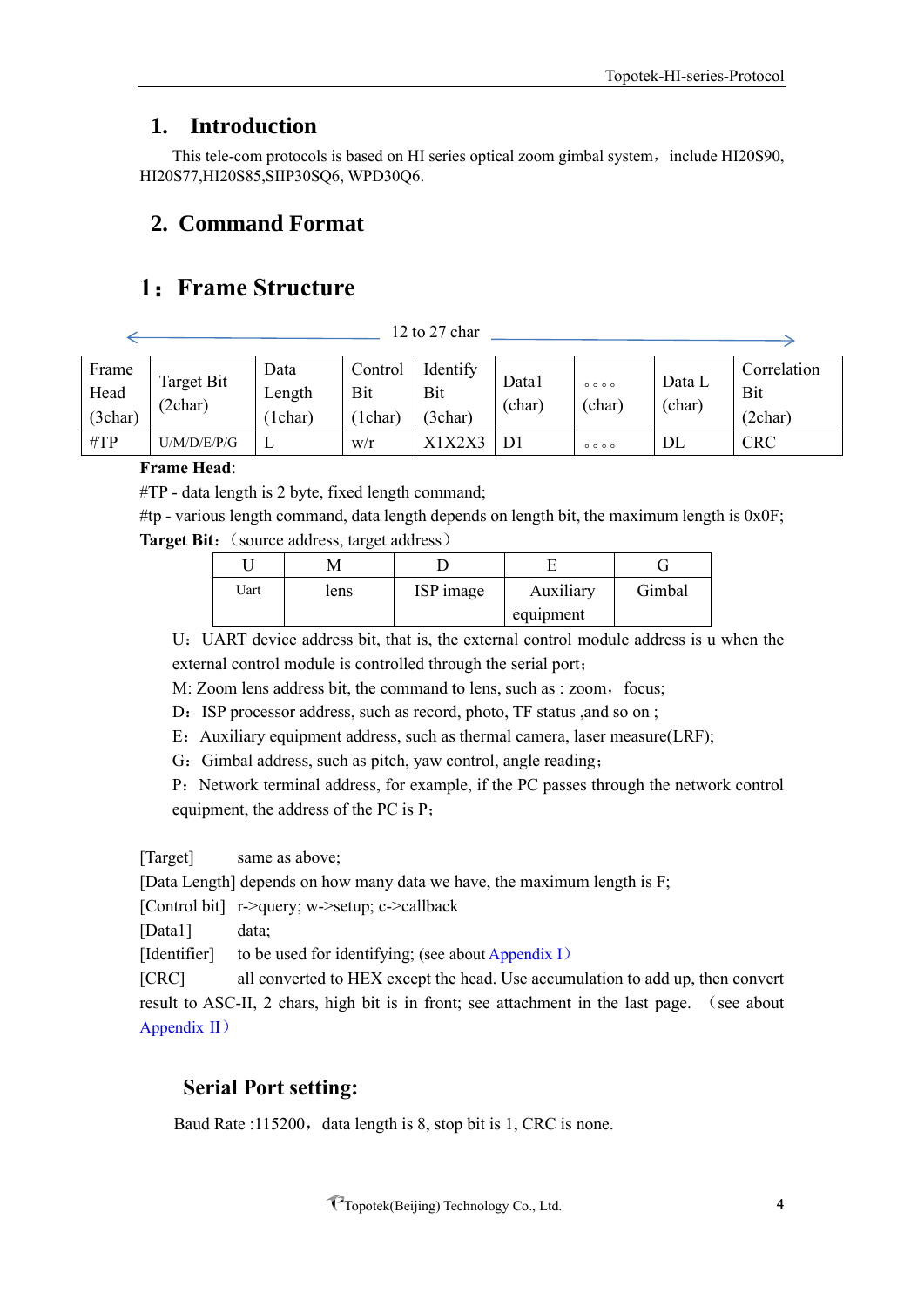## **Network settings:**

Video stream (RTSP by TCP) Main stream URL: RTSP: // 192.168.31.20:554 / stream = 0 Sub stream URL: RTSP: / / 192.168.31.20:554 / stream = 1 Note: IP is based on device settings Control (UDP) IP: device IP; Port: 9003;

# <span id="page-4-0"></span>**2**:**Response**

(1) correct command:

Control command: echo the same as before, exchange source address and destination; Query command: put query content in frame Data Bit to echo, exchange source address and destination;

(2) wrong command: Command failed:#TP dd 2wERE!! RR Example: #TPMU2wERE!!30

Exchange source address and destination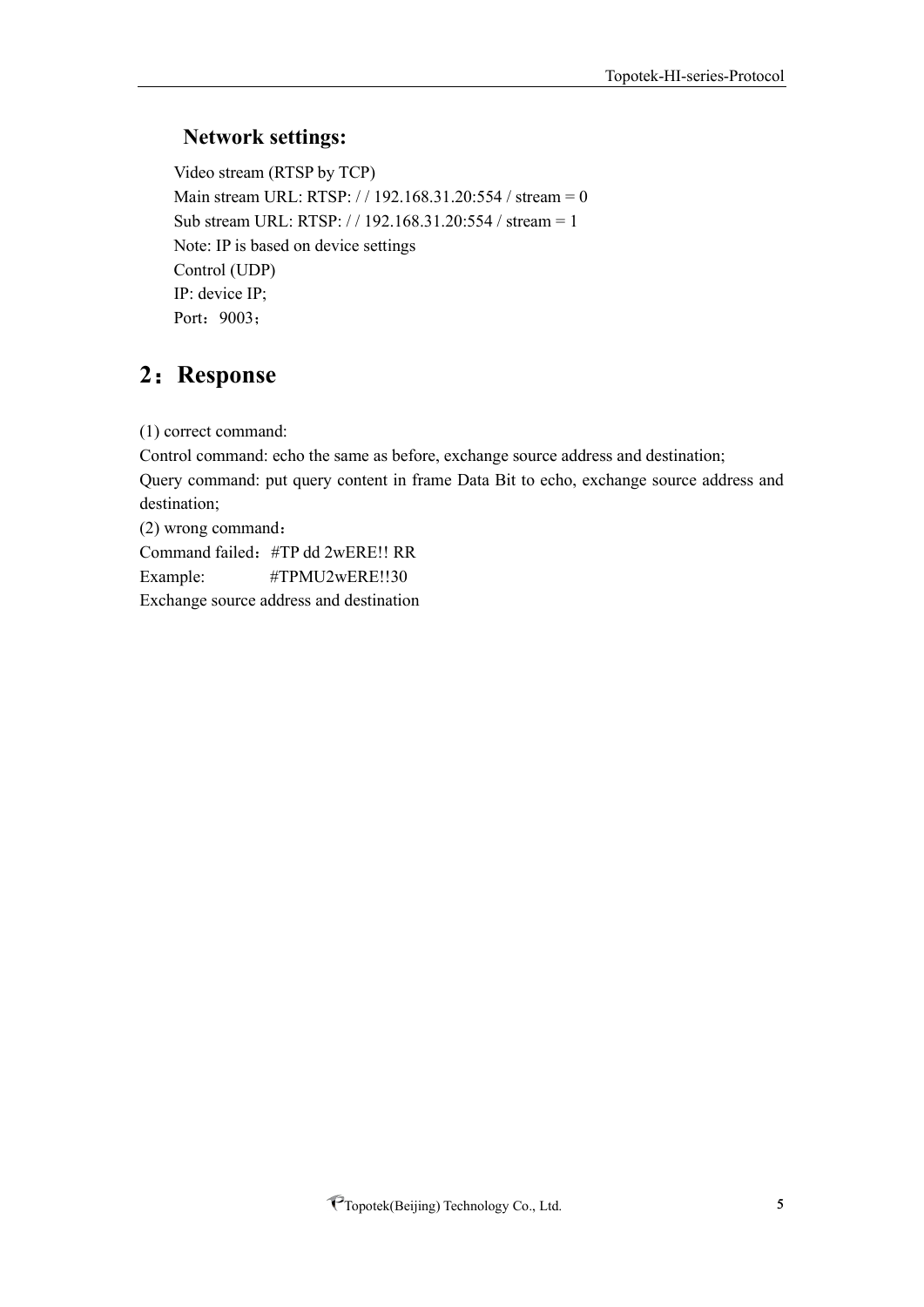# <span id="page-5-0"></span>**3.** M **command**

#### <span id="page-5-1"></span>**1**:**ZOOM**

#### **1.1 Control**

Control bit: w Identify Bit: ZMC

Data bit:

| stop     |
|----------|
| zoom in  |
| zoom out |

Note: zoom in/out shall be used together with stop commands

Uart command example:

#TPUM2wZMC005C stop #TPUM2wZMC015D zoom in #TPUM2wZMC025E zoom out

#### **1.2 Reading**

Control bit: w Identify Bit: ZMC Data bit: 00 Uart command example: send: #TPUM2rZOM0063 receive:#tpMU4rZOM Z0Z1Z2Z3 RR

Z0Z1Z2Z3: use four chars to represent signed char zoom location, high bit is in front; eg:#tpMU4rZOMFFB447  $Z0Z1Z2Z3 = FFB4(char)$  ->  $FFB4(Hex)$  ->-76

Note that zoom location is -76

# <span id="page-5-2"></span>**2**:**FOCUS**

#### **2.1 Control**

Control bit: w Identify Bit: FCC Data bit:  $X_0X_1$ 

| $X_0X_1$ |                                 |
|----------|---------------------------------|
| 00       | stop                            |
| 01       | $focus +$                       |
| 02       | focus -                         |
| 10       | Auto mode (To be added)         |
| 11       | Manual mode (To be added)       |
| 12       | Keying mode (To be added)       |
| 20       | Trigger one focus (To be added) |

Note: focus in/out shall be used together with stop commands

Uart command example:

#TPUM2wFCC003E stop #TPUM2wFCC013F focus+ #TPUM2wFCC0240 focus-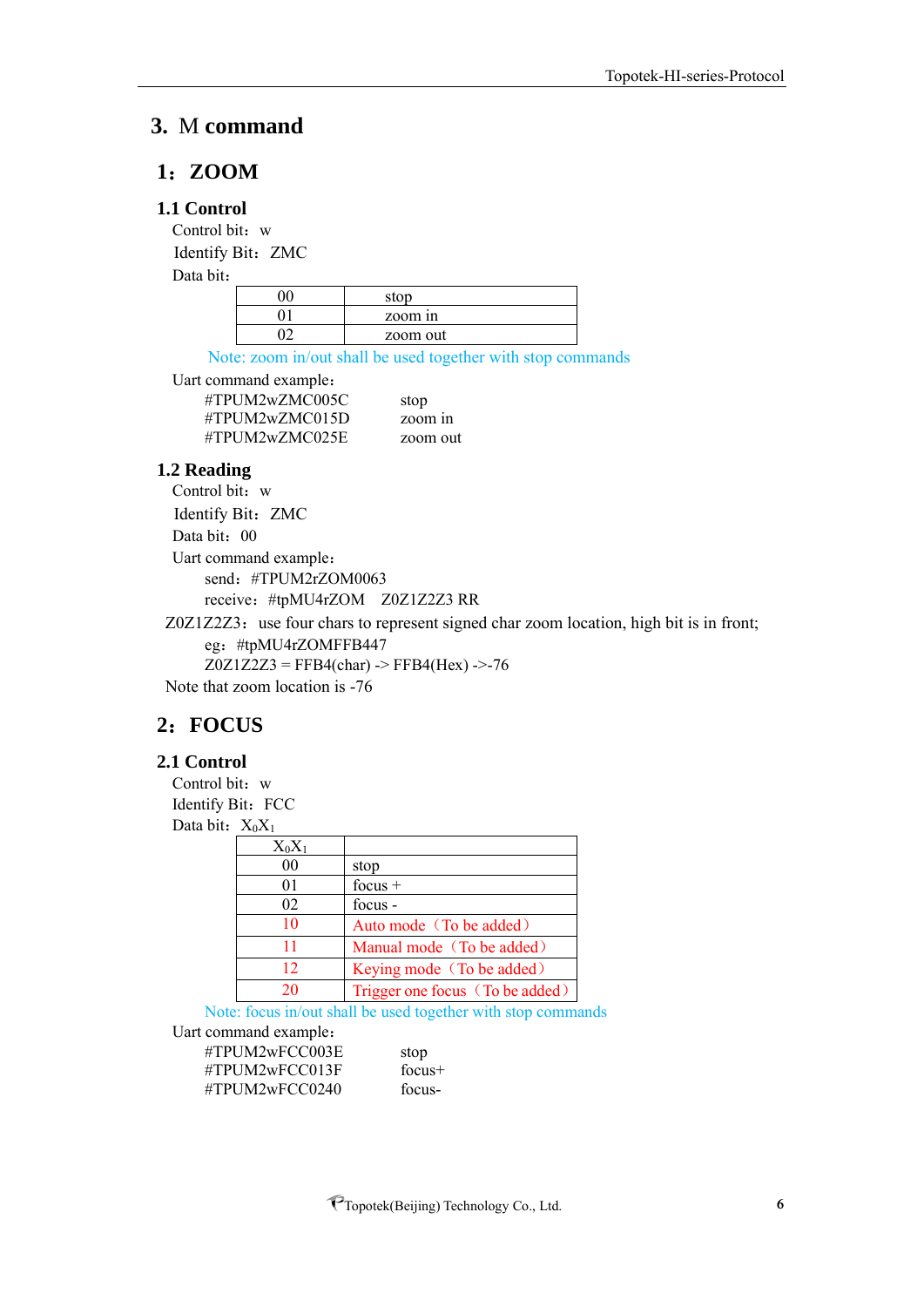#### **2.2 Reading**

Control bit: w Identify Bit: FCC Data bit: 00 Uart command example: send:#TPUM2rFOC0045 receive:#tpMU2rFOC F0F1F2F3 RR

F0F1F2F3: use four chars to represent signed char zoom location, high bit is in front; eg:#tpMU4rFOCFFB429  $F0F1F2F3 = FFB4(char)$  ->  $FFB4(Hex)$  ->-76 Note that zoom location is -76

#### <span id="page-6-0"></span>**3**:**configure zoom and focus position**

Control bit: w Identify Bit: ZFP Data bit: Z0Z1Z2Z3 F0F1F2F3

 $Z0Z1Z2Z3$ : use four chars to represent signed char zoom location, high bit is in front;

 $Z0Z1Z2Z3$ : use four chars to represent signed char focus location, high bit is in front; Example: set zoom position as  $-76$ , focus position as  $50$ , convert  $-76$  and  $50$  to complement

form FFB4 and 0032. Then convert them to be 'F''F''B''4' and '0''0''3''2'; Add frame head, address、frame length、commands and CRC. Finally name it as #tpUM8wZFPFFB400320F.

Note: If only set zoom position, focus value should be filled with 'N''N''N''N'; and the camera will autofocus after setting.

#### <span id="page-6-1"></span>**4**:**IRCUT switch(day/night switch)**

Control bit: w Identify Bit: IRC Data bit:  $x_1x_2$ 

| Day mode       |
|----------------|
| Night mode     |
| Reverse status |

Uart command example: #TPUM2wIRC0A61

# <span id="page-6-2"></span>**5**:**Remote device turn on**(**need customized**)

Control bit: w Identify Bit: SWH

Data bit:  $X_0X_1$ 

| Laser measure, PM2.5 detector | Thermal camera, laser zoom light |
|-------------------------------|----------------------------------|
|                               |                                  |
| $\gamma$ lose                 | Jpen                             |

Uart command send example:#TPUM2wSWHC178

Control bit: r

Identify Bit: SWH

Data bit:  $X_0X_1$ 

| Send           |                               | #TPUM2rSWH005F                   |  |  |  |  |  |
|----------------|-------------------------------|----------------------------------|--|--|--|--|--|
| <b>Receive</b> | $\#TPUM2rSWH X0X1 RR$         |                                  |  |  |  |  |  |
|                |                               |                                  |  |  |  |  |  |
|                | Laser measure, PM2.5 detector | Thermal camera, laser zoom light |  |  |  |  |  |
|                |                               |                                  |  |  |  |  |  |
|                | Close                         | Jpen                             |  |  |  |  |  |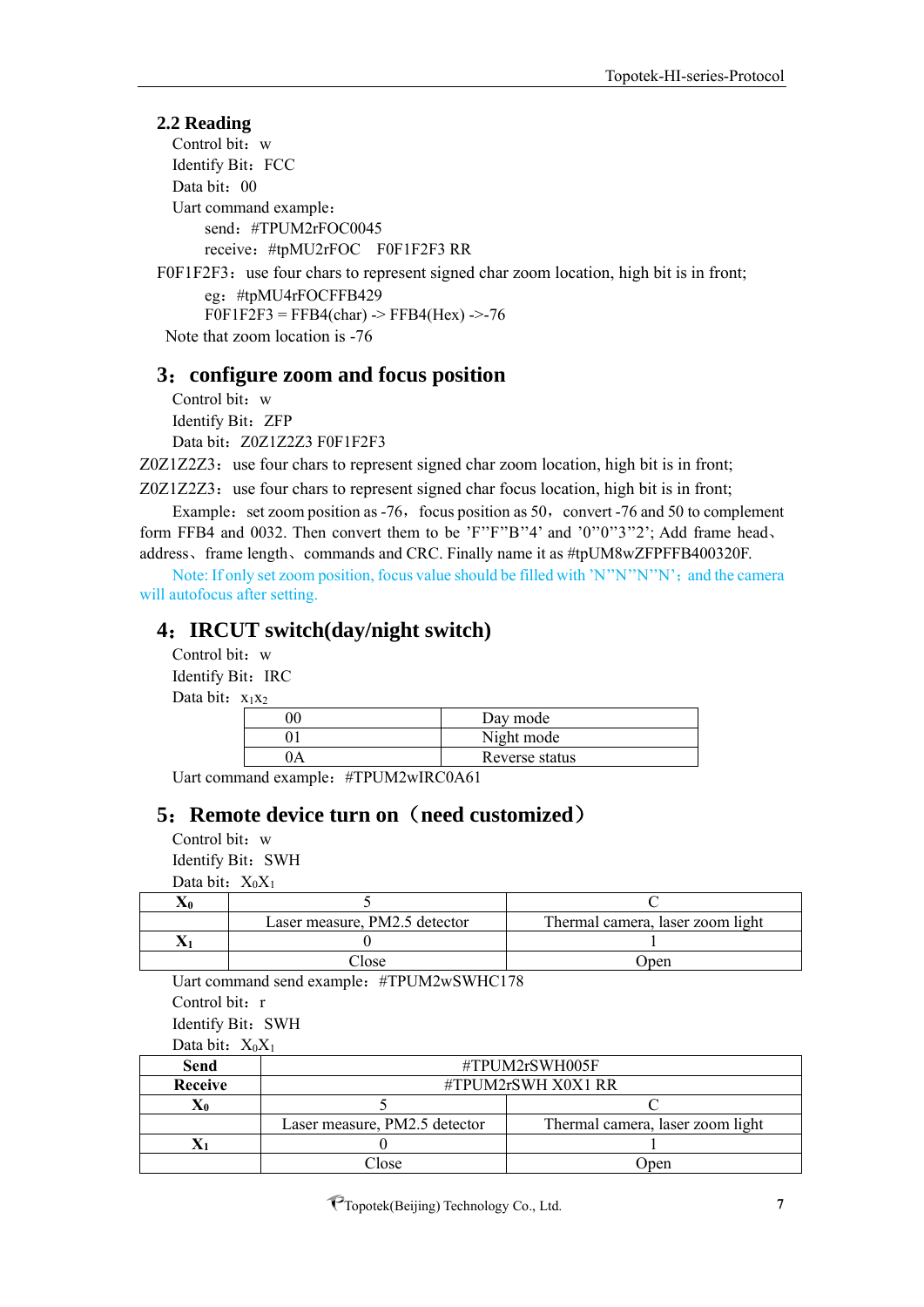# <span id="page-7-0"></span>**6**: Camera preset (need customized)

| Camera Zoom Reserved |                                                                     |               |                |           |  |
|----------------------|---------------------------------------------------------------------|---------------|----------------|-----------|--|
| ∠md                  |                                                                     | #tpUM 4 w CZR | $X_0X_1X_2X_3$ | <b>RR</b> |  |
|                      | $\Gamma_{\alpha}$ , $\#$ ta I IM $\Lambda_{\text{UV}}$ CZD 000 A 14 |               |                |           |  |

Eg:#tpUM4wCZR000A14

X0 refers to the preset bit, x1x2x3 refers to the zoom value, the data bit is 10 times of the camera zoom, the camera magnification range is  $0 \sim 36.0$ , the maximum of all data bits is  $0 \sim 360$ , and the corresponding Hex is  $0x0000 \sim 0x0168$ 

Camera preset reading **#tpUM4rCZRX0000FE**

X0 is the preset bit (starting from 1)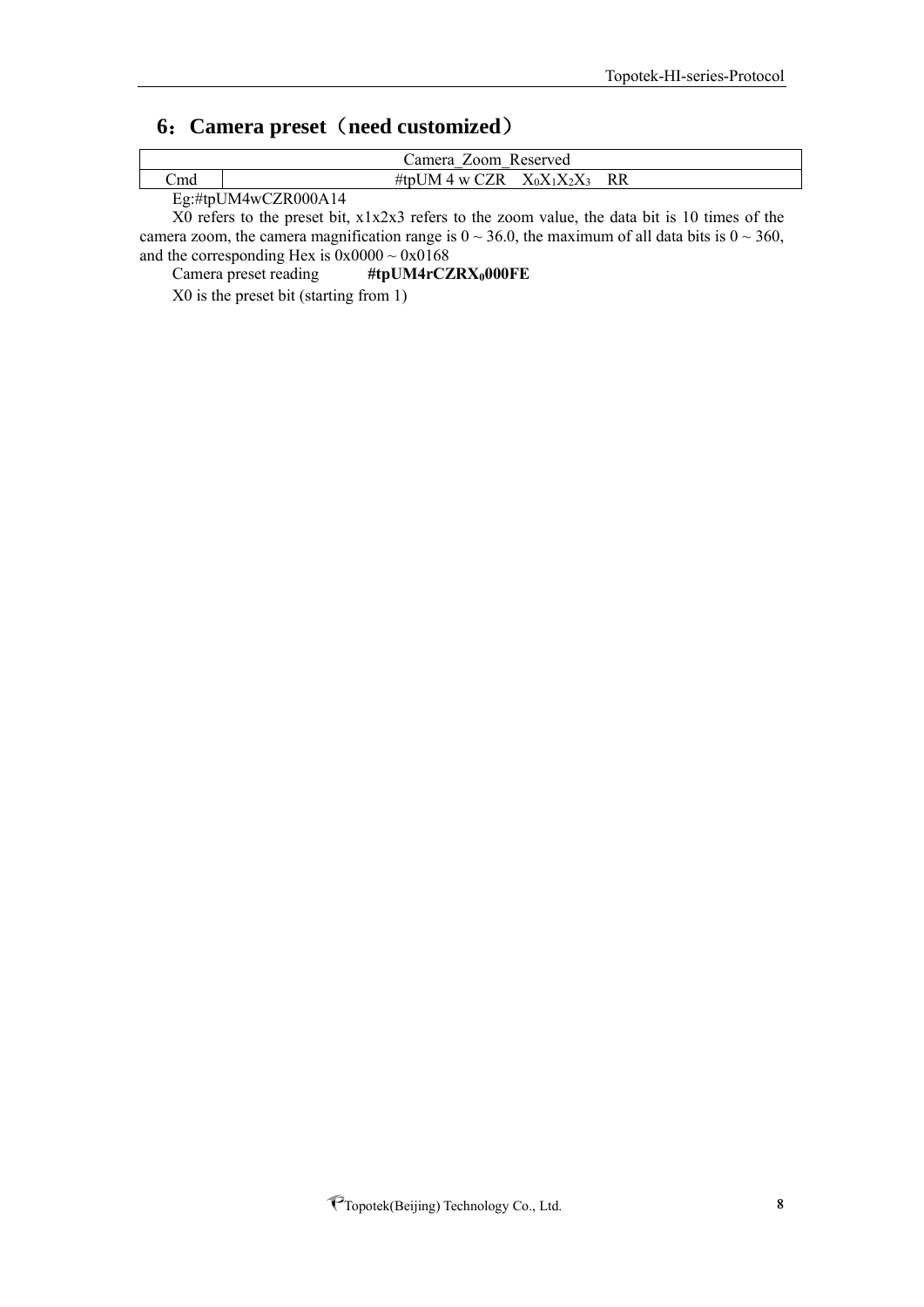# <span id="page-8-0"></span>4. G **command**

# <span id="page-8-1"></span>**1**: **Gimbal /PTZ control**

Control bit: w Identify Bit: PTZ Data bit: x1x2

| x1x2 | $00\,$ | 01   | 02                    | 03                    | 04    | 05                      |
|------|--------|------|-----------------------|-----------------------|-------|-------------------------|
| Func | stop   | up   | down                  | left                  | right | Goto Center<br>position |
| x1x2 | 06     | 07   | 08                    | 09                    |       |                         |
| Func | Follow | Lock | Lock/follow<br>switch | Gimbal<br>calibration |       |                         |

Uart command example:#TPUG2wPTZ006A

# <span id="page-8-2"></span>**2**:**Gimbal speed mode control**

Control bit: w Identify Bit:GSY、GSP、GSR、GSM Data bit: x1x2

|           | Gimbal speed Control                           |  |
|-----------|------------------------------------------------|--|
| YAW Cmd   | #TPUG 2 w GSY X0X1 RR                          |  |
|           | X0X1                                           |  |
|           | Rotation Speed (-99,99) (0.1 deg/s)            |  |
| PITCH Cmd | $\#TPUG$ 2 w GSP $X0X1$ RR                     |  |
|           | X0X1                                           |  |
|           | Rotation Speed $(-99, +99)$ (0.1 deg/s)        |  |
| ROLL Cmd  | $\#TPUG$ 2 w GSR $X0X1$ RR                     |  |
|           | X0X1                                           |  |
|           | Rotation Speed $(-99, +99)$ (0.1 deg/s)        |  |
| Yaw&Pitch | #tpUG 4 w GSM Y0Y1 P0P1 RR                     |  |
|           | <b>Y0Y1 P0P1</b>                               |  |
|           | Rotation Speed $(-99,99)$ $(0.1 \text{deg/s})$ |  |

#TPUG2wGSYE276

Gimbal rotation speed is X0X where X0X1 is 8 signed char (unit is 0.1degree/s), The right direction of Yaw is positive. The up of Pitch is positive. E.g. gimbal rotates at speed 3 degree/sec to left, we have to convert -30 to 0xE2, then further converted to 'E'、'2'. Noe that RR is calibration.

# <span id="page-8-3"></span>**3**:**Gimbal Angle Control Mode**

# **3.1 Gimbal\_Angle\_Control**

Control bit: w Identify Bit:GAY、GAP、GAR、GAM Data bit: see below

|       | Gimbal Angle Control             |                                           |
|-------|----------------------------------|-------------------------------------------|
| Yaw   | #tpUG 6 w GAY $X0X1X2X3$ X4X5 RR |                                           |
|       | X0X1X2X3                         | X4X5                                      |
|       | Angle $(-150.00, 150.00)$        | Rotation Speed is $(0,99)$ with precision |
|       |                                  | $(0.1 \text{deg/s})$                      |
| Pitch | #tpUG 6 w GAP $X0X1X2X3$ X4X5 RR |                                           |

PTopotek(Beijing) Technology Co., Ltd. 9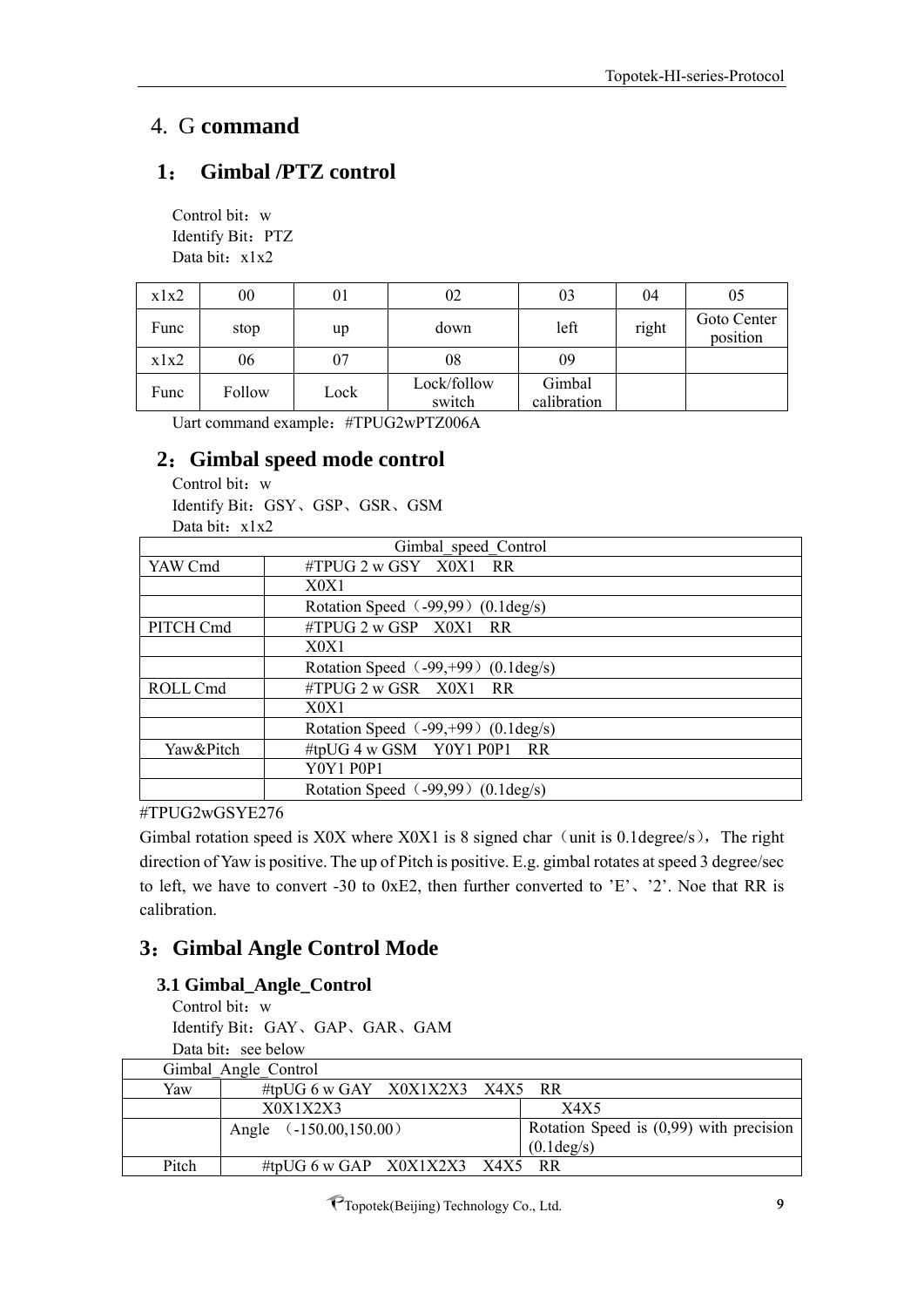|           | X0X1X2X3                                     | X4X5                                      |  |
|-----------|----------------------------------------------|-------------------------------------------|--|
|           | $(.90.00,+90.00)$<br>Angle                   | Rotation Speed is $(0,99)$ with precision |  |
|           |                                              | $(0.1 \text{deg/s})$                      |  |
| Roll      | #tpUG 6 w GAR X0X1X2X3 X4X5 RR               |                                           |  |
|           | X0X1X2X3                                     | X4X5                                      |  |
|           | $(.90.00,+90.00)$<br>Angle                   | Rotation Speed is $(0,99)$ with precision |  |
|           |                                              | $(0.1 \text{deg/s})$                      |  |
| Yaw&Pitch | #tpUG C w GAM Y0Y1Y2Y3 Y4Y5 P0P1P2P3 P4P5 RR |                                           |  |
|           | Y0Y1Y2Y3 / P0P1P2P3                          | Y4Y5 / P4P5                               |  |
|           | Angle (-150.00,150.00)/(-90.00,+90.00)       | Rotation Speed is $(0,99)$ with precision |  |
|           |                                              | $(0.1 \text{deg/s})$                      |  |

#### Example:#tpUG6wGAYEF073288

Gimbal rotates at speed of X4X5. X0X1X2X3 indicates angle. They are using 16 bits data to represent string. The right-side of Yaw is positive, the up-side of Pitch is positive. E.g. Angle is -50 degree. We have to use -5000, then convert it to be 16 bit binary number 0xEC78, then further convert it to be 'E', 'C', '7', '8'. X4X5 ; Note that RR is calibration.

#### **3.2 Get Gimbal Current Angle**

Control bit: r Identify Bit: GAC Data bit: 00 Uart command example: send: #TPUG2rGAC0032 receive:#tpUG C r GAC Y0Y1Y2Y3P0P1P2P3R0R1R2R3 CC

| Y0Y1Y2Y3  | P0P1P2P3    | ROR1R2R3   |
|-----------|-------------|------------|
| Yaw Angle | Pitch Angle | Roll Angle |

Angle is 16 bit binary data. High bit is in front.

Example: Y0Y1Y2Y3 = 'E' 'C' '7' '8' = 0xEC78 = -5000 (0.01degree)

#### **3.3 Gimbal angle info send out regularly**

Gimbal angle info send out regularly Setting: Control bit: w Identify Bit: GAA Data bit: X0X1

| Enable sending |
|----------------|
| Close sending  |

Uart command example:#TPUG2wGAA0136 Inquiry the regularly sending status: Control bit: r Identify Bit: GAA Data bit: 00

| receive: | #TPGU2rGAA $x1x2$ RR |
|----------|----------------------|
|          | Close                |
|          | enable               |

Uart command example:#TPUG2rGAA0030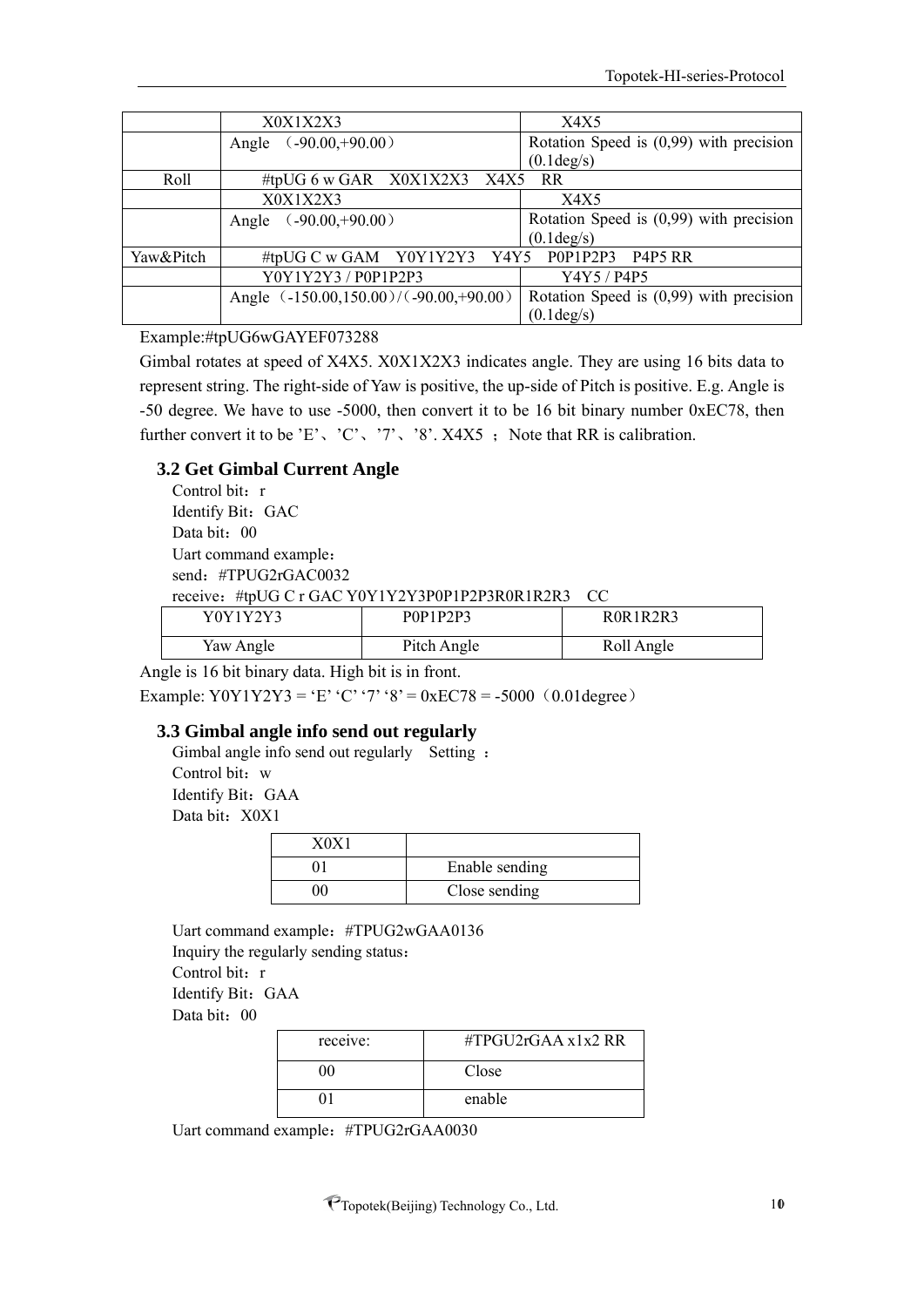# <span id="page-10-0"></span>**4**:**Tracking Cursor movement**(**Not support**)

#### **4.1 x axis moving**

Control bit:  $w$ Identify Bit: SYC Data bit:  $X_0X_1X_2X_3$ 

#### **4.1 Y axis moving**

Control bit: w Identify Bit: SPC Data bit: X0X1X2X3

Control the crosshairs to move to x0x1x2x3; x0x1x2x3 indicates the number of pixels deviating from the center point, the 16 bit signed number represented by the character (unit: pixel), the right of X axis is positive, and the lower of Y axis is positive (eg: move to the position of 50 pixels on the left, i.e., convert - 50 hex representation 0xffce to  $f'$ ,  $f'$ ,  $C'$ ,  $e'$ ); RR check bit

Note: Initially, any movement of the transmit cursor will result in a Crosshairs;

# <span id="page-10-1"></span>**5**:**Tracking control**(**Not support**)

Control bit: w Identify Bit: SUM Data bit:  $X_0X_1$ 

| $X_0X_1$ |                                                                  |
|----------|------------------------------------------------------------------|
| 00       | Tracking stop                                                    |
|          | Tracking confirm                                                 |
|          | Secondary tracking (reselect target during<br>existing tracking) |

#TPUG2wSUM0061 Tracking stop #TPUG2wSUM0162 Tracking confirm #TPUG2wSUM0263 Secondary tracking

Note: if the crosshairs do not appear, the tracking confirmation will be sent directly, and the center point will be the target;

#### <span id="page-10-2"></span>**6: Gimbal preset mode contro**(**Not support**)

|     |                                            | Gimbal Angle Reserved Set               |    |  |
|-----|--------------------------------------------|-----------------------------------------|----|--|
| วmd |                                            | #tpUG A w GAR $X0X1$ $X2X3X4X5X6X7X8X9$ | RR |  |
|     | $E \parallel W \parallel TOC$ $CDF1D4DA40$ |                                         |    |  |

Eg:#tpUG5wGPE1B4B448

X0x1 is identified as the preset bit.  $X2x3x4x5$  is the YAW angle (- 150, + 150),  $x6x7x8x9$ is the Pitch angle  $(-110, +110)$ .

|         | Gimbal Angle Reserved Read                        |                                  |  |                         |  |  |
|---------|---------------------------------------------------|----------------------------------|--|-------------------------|--|--|
| Send    | #TPUG 2 r GAR $X_0X_1$ RR                         |                                  |  |                         |  |  |
|         | $X_0X_1$                                          | 00                               |  | 其他                      |  |  |
|         | Description                                       | Get all preset value             |  | Return the preset value |  |  |
| Receive | #tpGU A GAR $X_0X_1$ $X_2X_3X_4X_5X_6X_7X_8X_9RR$ |                                  |  |                         |  |  |
|         | $X_0X_1$<br>Preset No                             |                                  |  |                         |  |  |
|         | Angle of YAW<br>$X_2X_3X_4X_5$                    |                                  |  |                         |  |  |
|         |                                                   | Angle of Pitch<br>$X_6X_7X_8X_9$ |  |                         |  |  |
|         | Gimbal Angle Reserved Call                        |                                  |  |                         |  |  |
| Send    | #TPUG 2 c GAR $X_0X_1$ RR                         |                                  |  |                         |  |  |
|         | $\rm X_0X_1$                                      | Preset No                        |  |                         |  |  |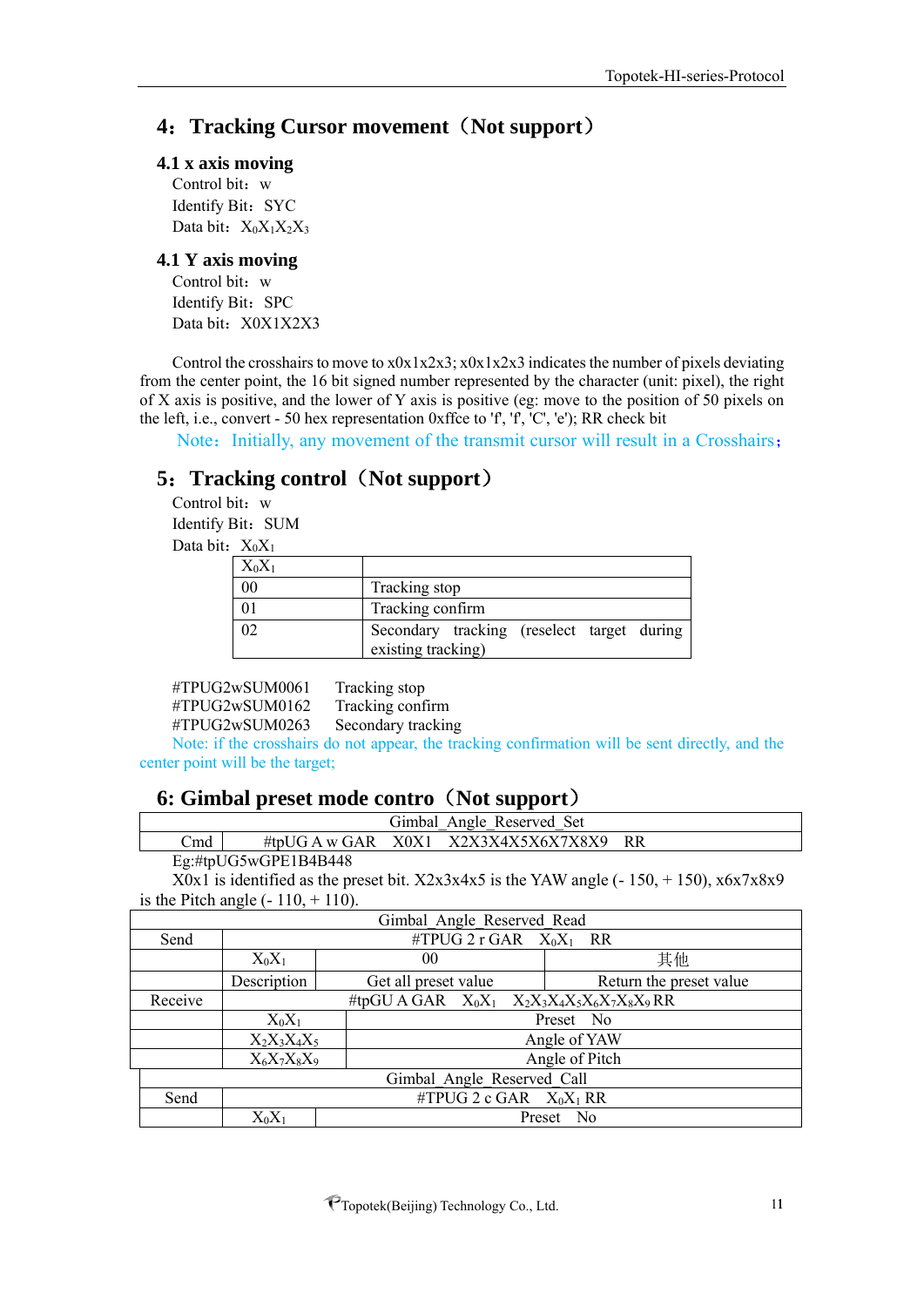# <span id="page-11-0"></span>5. D command

#### <span id="page-11-1"></span>**1**:**Record**

#### **1.1 control**

Control bit: w Identify Bit: REC

Data bit:  $x_1x_2$ 

| $X_1X_2$ | Function description |
|----------|----------------------|
|          | Stop record          |
|          | Start record         |
| IА       | Overturn status      |

Uart command example: #TPUD2wREC0A54

#### **1.2 inquiry status**

Control bit: r Identify Bit: REC Data bit:  $x_1x_2$ 

| description | No record | Being record |  |
|-------------|-----------|--------------|--|

Uart command example:#TPUD2rREC003E

## <span id="page-11-2"></span>**2**:**Photograph**

Control bit: w Identify Bit: CAP Data bit: 0 1 Uart command example:#TPUD2wCAP013E

## <span id="page-11-3"></span>**3**: **Resolution of video and photo**

**Setting**

Control bit: w Identify Bit: VID Data bit:  $X_0X_1$ 

| Description      | X٥ | Description |
|------------------|----|-------------|
| Video resolution |    | 3840*2160   |
| Photo resolution |    | 1920*1080   |
| RTSP resolution  |    | 1280*720    |
|                  |    | 640*480     |

Uart command example: #TPUD2wVID214F Set the RTSP stream resolution to 1920\*1080

#### **Reading**

Control bit: r Identify Bit: VID Data bit: 00 Data return:  $X_0X_1$ Return data meaning: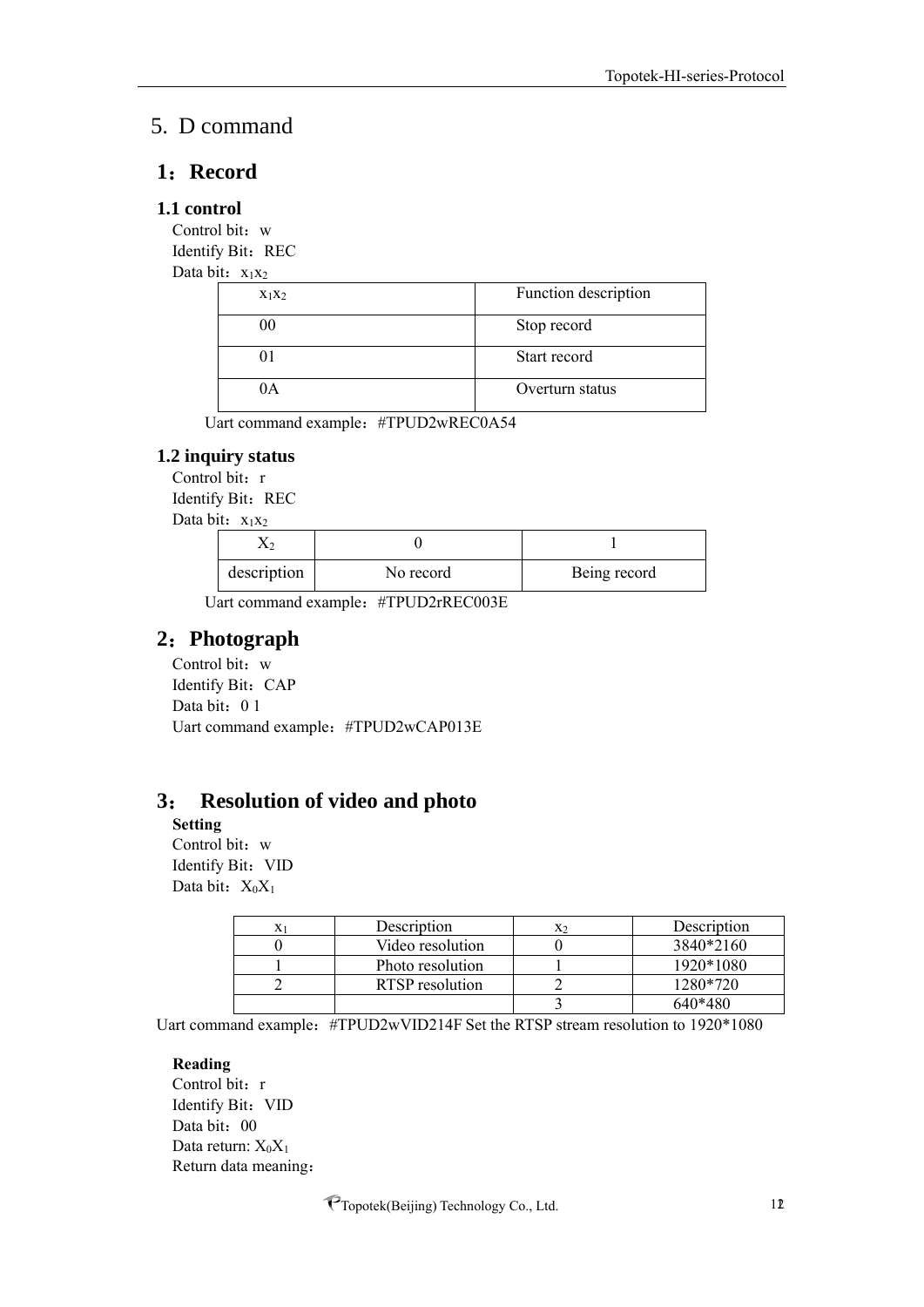| X <sub>1</sub> | Description      | X2 | Description |
|----------------|------------------|----|-------------|
|                | Video resolution |    | 3840*2160   |
|                | Photo resolution |    | 1920*1080   |
|                | RTSP resolution  |    | 1280*720    |
|                |                  |    | 640*480     |

Uart command example:#TPUD2rVID0047

#### <span id="page-12-0"></span>**4**:**Stream rate**

#### **Setting:**

Control bit: w Identify Bit: BIT

Data bit:  $x_1x_2$ 

| $X_1X_2$ | Description | $X_1X_2$ | Description |
|----------|-------------|----------|-------------|
| 00       | 024         | 14       | 5120        |
|          | 2048        |          | 6144        |
|          | 3072        |          | 7168        |
|          |             |          | 8107        |

Uart command example: #TPUD2wBIT034B setting RTSP stream rate to 4096kbps

#### **Reading:**

Control bit: r Identify Bit: BIT Data bit: 00 Return data meaning:

| $X_1X_2$ | Description | $X_1X_2$ | Description |
|----------|-------------|----------|-------------|
| $00\,$   | 1024        | 14       | 5120        |
|          | 2048        |          | 6144        |
|          | 3072        | Un       | 7168        |
|          | 1096        |          | 10″         |

Uart command example:#TPUD2rBIT0043

#### <span id="page-12-1"></span>**5**:**TF card capacity**

Control bit: r

Identify Bit: SDC

Data bit:  $x_1x_2$ 

| $X_1X_2$                       | Description            | $X_1X_2$ | Description        |  |  |
|--------------------------------|------------------------|----------|--------------------|--|--|
| 00                             | Get remaining capacity |          | Get total capacity |  |  |
| $\mu$ TDI IDQCD $\Omega$ 002 E |                        |          |                    |  |  |

Uart command example:#TPUD2rSDC003E

Data meaning read:**x0x1x2x3x<sup>4</sup>**

Remaining capacity of TF card (Hexadecimal, big Endian, in MB) NNNNN: Indicates that the TF card is not inserted

# <span id="page-12-2"></span>**6**:**Flip mirror**

#### **Setting:**

```
Control bit: w
Identify Bit: ROT
Data bit: x_1x_2x<sub>1</sub>x<sub>2</sub> Description x<sub>1</sub>x<sub>2</sub> Description
```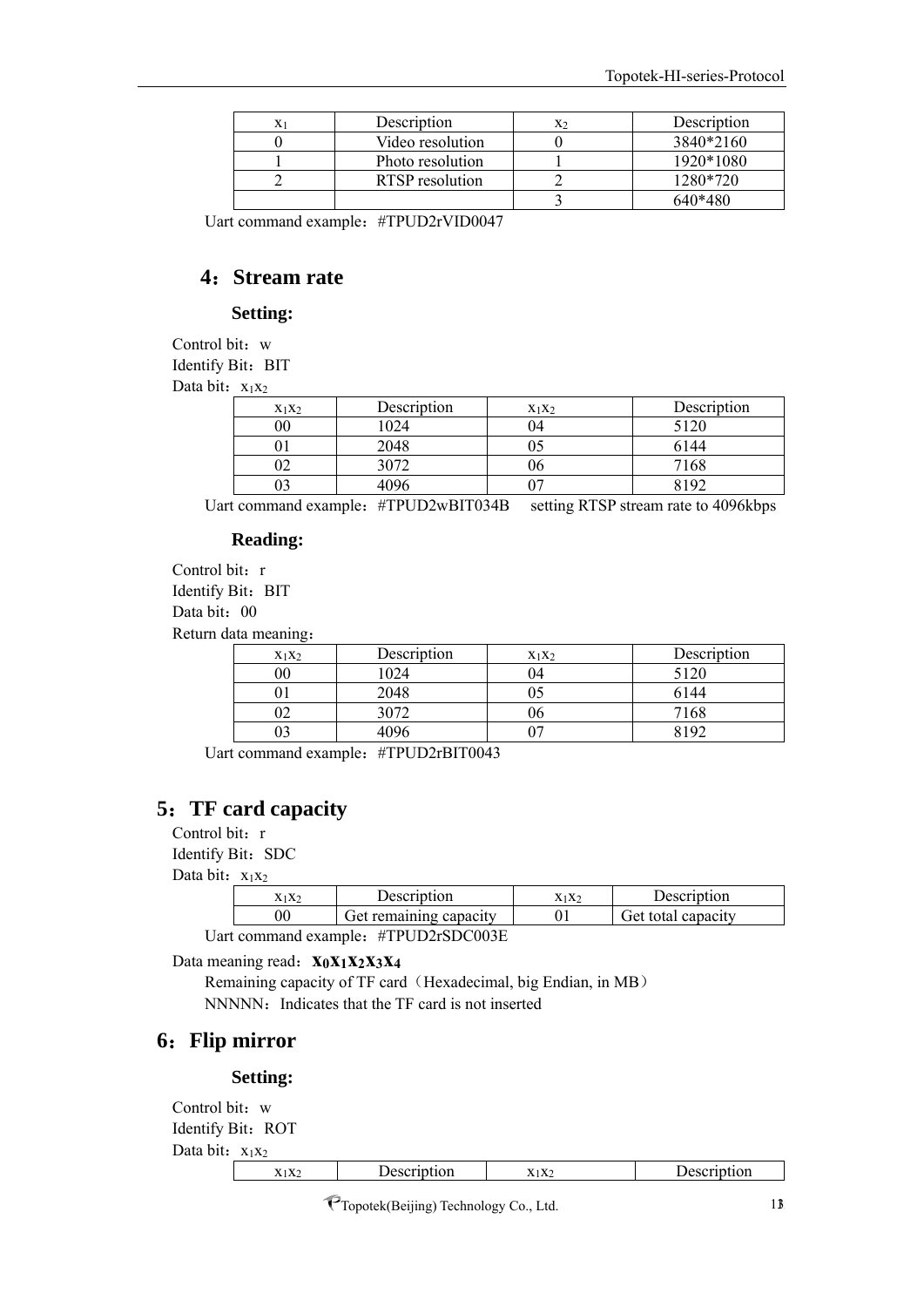| 90 | $-1$              | ◡▵ | 111122221<br>עיו                                                                |
|----|-------------------|----|---------------------------------------------------------------------------------|
|    | $-1$<br>.<br>F HD | ັ  | $T = 1$<br>mirror<br>and<br>$\overline{\phantom{a}}$<br>1. III.<br>$\mathbf{u}$ |

Uart command example: #TPUD2wROT005E setting the screen normal, no flip, no mirror

#### **Reading:**

Control bit: r Identify Bit: ROT

Data bit:  $x_1x_2$ 

Return data meaning:

| $X_1X_2$ | Description | X1X2 | Description     |
|----------|-------------|------|-----------------|
|          | sormal      |      | Mirror          |
|          |             |      | Flip and mirror |

Uart command example:#TPUD2rROT0059

# **6: Tracking control**(**Not support**)

Control bit: w Identify Bit: TRC Data bit:  $x_0x_1$ 

| $X_0X_1$ | 00   | $0\text{A}$       |
|----------|------|-------------------|
|          | Stop | Adaptive to state |

Uart command example: #TPUD2wTRC0153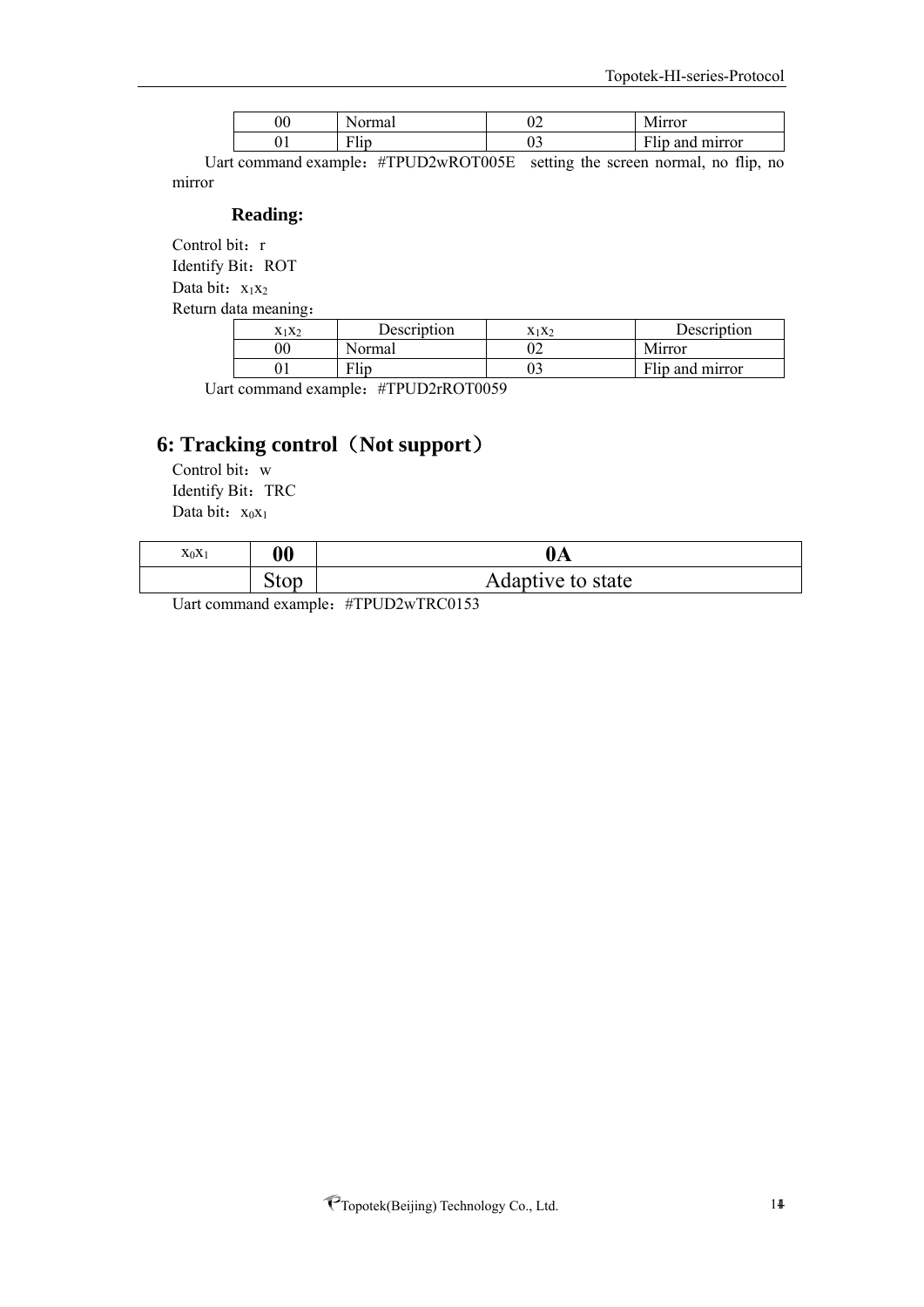# <span id="page-14-0"></span>6. E command

#### <span id="page-14-1"></span>**1**:**Thermal camera**

#### <span id="page-14-2"></span>**1.1 Pseudo color**

**Setting** Control bit: w Identify Bit: IMG Data bit:  $X_0X_1$ 

| $X_1X$<br>◠<br>∸ | 00              | 01                              | 02         | 03                        | 04            | 05    | 06                 | 07                 | 08     | 09                 | 0A   | 0B  |
|------------------|-----------------|---------------------------------|------------|---------------------------|---------------|-------|--------------------|--------------------|--------|--------------------|------|-----|
| desc<br>ript     | White<br>/black | White/bl<br>ack/high<br>tmp red | Red<br>hot | Yello<br>w hot<br>outline | Yellow<br>hot | color | color <sub>5</sub> | color <sub>6</sub> | color7 | color <sub>8</sub> | Next | Pre |

Uart command example: #TPUE2wIMG0A58 **Reading**

Control bit: r

Identify Bit: IMG Data bit: 00 Data return:  $X_0X_1$  (See setting table for data meaning) Uart command example:#TPUE2rIMG0042

#### <span id="page-14-3"></span>**1.2 Digital zoom**

**Setting**

Control bit: w Identify Bit: DZM Data bit:  $X_0X_1$ 

| $D$ utu $D$ itte $\lambda$                 |           |    |                                                                                 |    |        |     |
|--------------------------------------------|-----------|----|---------------------------------------------------------------------------------|----|--------|-----|
| $\mathbf{r}$<br>$\cdot$ $\cdot$<br>A ZON Z | , 1       | ◡∠ |                                                                                 | 04 | UI 1   | பப  |
|                                            | <b>TV</b> | ∠∧ | -21                                                                             | тΛ | $\sim$ | 20m |
|                                            | __        |    | the contract of the contract of the contract of the contract of the contract of |    |        |     |

Uart command example:#TPUE2wDZM0AF5 **Reading** Control bit: r Identify Bit: DZM Data bit: 00 Data return:  $X_0X_1$  (See setting table for data meaning) Uart command example: #TPUE2rDZMF0

#### <span id="page-14-4"></span>**1.3 Record**

Control bit: w Identify Bit: REC

Data bit:  $X_0X_1$ 

|                  | )( | $\Delta$      |
|------------------|----|---------------|
| Record<br>status | ັບ | $^{\sim}$ ירי |

#### <span id="page-14-5"></span>**1.4 Photograph**

Control bit: w Identify Bit: CAP Data bit:  $X_0X_1$ 

| $-1$ |      |    |   |
|------|------|----|---|
|      |      |    | ັ |
|      | vne. | aw |   |

## <span id="page-14-6"></span>**2**:**Laser range finder**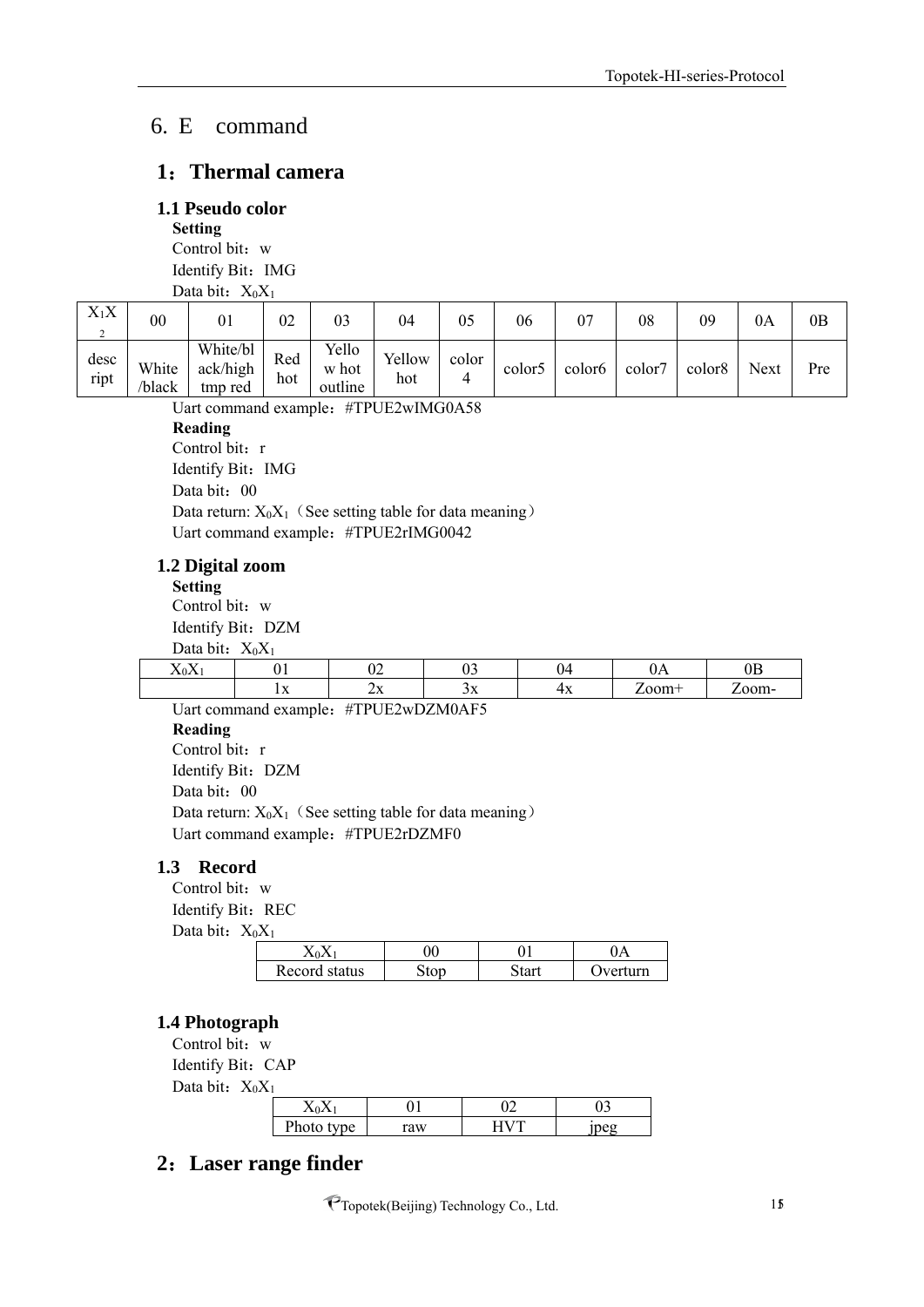| Identify   | Description                        | Identify   | Description                        |
|------------|------------------------------------|------------|------------------------------------|
| Bit        |                                    | <b>Bit</b> |                                    |
| <b>ZMC</b> | ZOOM control                       | <b>REC</b> | Record                             |
| <b>FCC</b> | Focus control                      | CAP        | Photograph                         |
| <b>ZFP</b> | Setting zoom& focus position       | <b>IRC</b> | IR cut switch                      |
| <b>PTZ</b> | Gimbal control (PTZ)               | <b>MNU</b> | Menu                               |
| <b>GAC</b> | Gimbal angle status                | <b>GAA</b> | Gimbal angle send out regularly    |
| <b>GSY</b> | Speed control of YAW axis of PTZ   | <b>GAY</b> | Angle control of YAW axis of PTZ   |
| <b>GSP</b> | Speed control of Pitch axis of PTZ | GAP        | Angle control of Pitch axis of PTZ |
| <b>GSR</b> | Speed control of Roll axis of PTZ  | <b>GAR</b> | Angle control of Roll axis of PTZ  |
| <b>GSM</b> | Speed control of YAW& Pitch axis   | <b>GAM</b> | Angle control of YAW& Pitch axis   |
|            | of PTZ                             |            | of PTZ                             |
| <b>SDC</b> | TF card capacity                   | AWB        | Auto white balance                 |
| <b>ISO</b> | Photo sensibility                  | <b>EVS</b> | Exposure compensation              |
| LAT        | latitude                           | ALT        | height                             |
| LON        | longitude                          | <b>TIM</b> | Time                               |

# <span id="page-15-0"></span>**Appendix I**:**Identify Bit**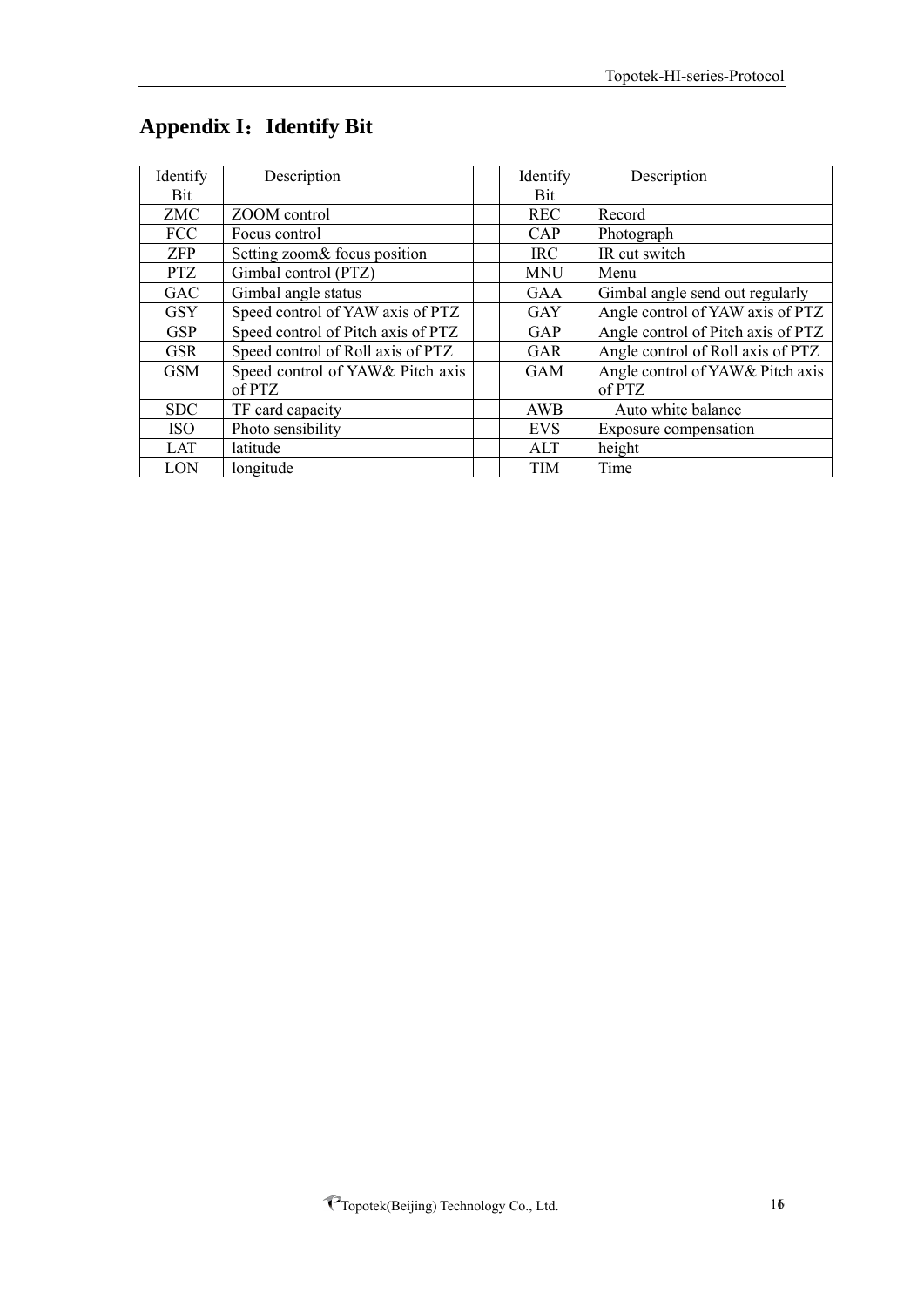# <span id="page-16-0"></span>**Appendix II**:**CRC calculation**

```
char CalculateCrc(volatile char *cmd, char len){ 
     char crc;
     int i;
     crc=0;
     for(i=0; i<len; i++){
           \text{crc} \mathrel{+}= \text{cmd}[i];}
     return(crc);
}
To convert the generated hex to two characters:
```
eg:#TPUD2wAWB01 The value of the generated CRC is 0x44 Then the final command is a string: #TPUD2wAWB0144